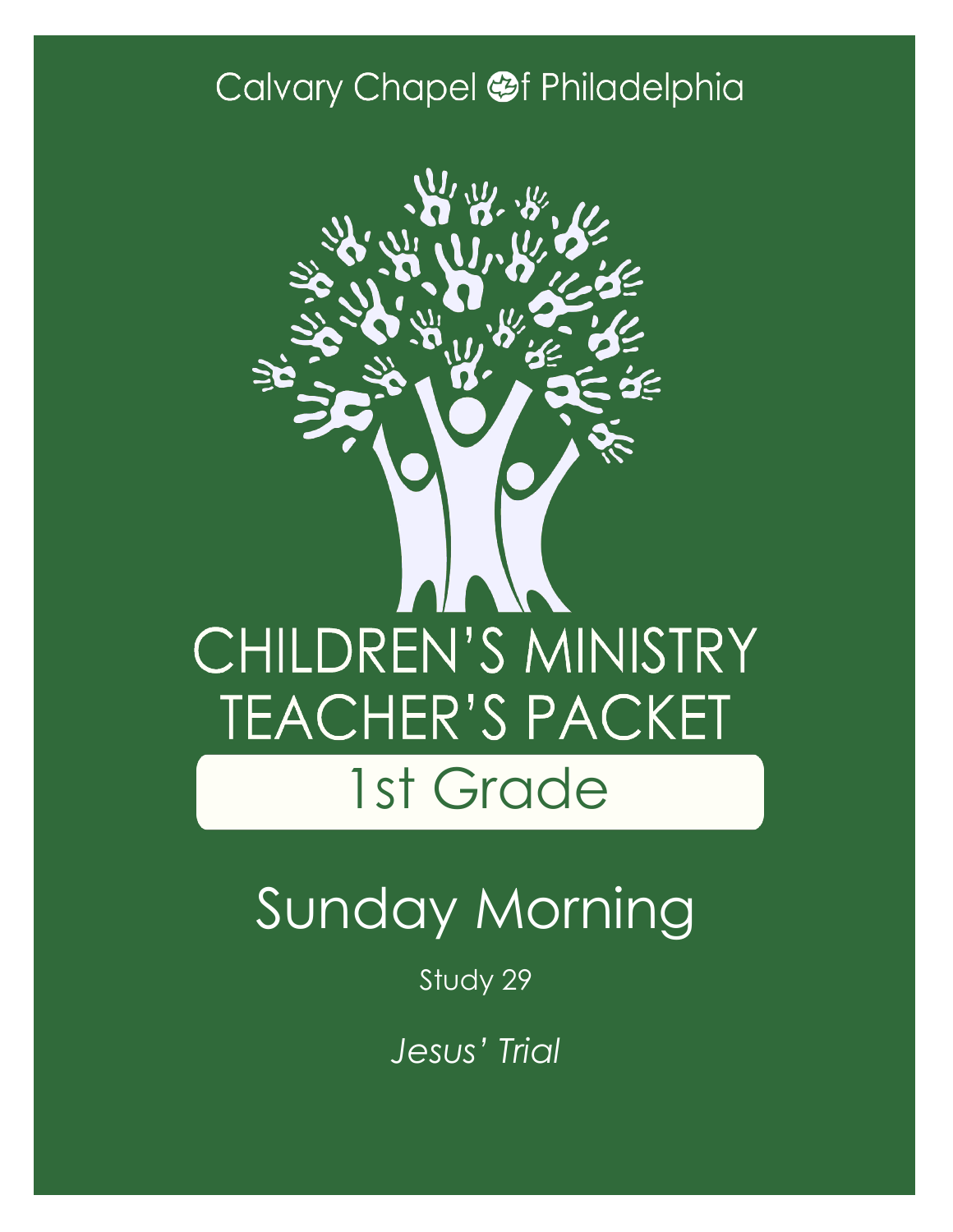### Jesus' Trial

The Objective is the key concept for this weeks lesson. It should be the main focus of the study

These are the key verses that you will find helpful in teaching your study this week. The "Main passage" is the basis of the study, where the other verse support the objective of the lesson.

There is a memory verse for the students that relates to every study. If a student can memorize the verse for the following week you may give them a prize from the "reward box" found on your cart.

An introductory activity or question that will settle the class, draw their attention to the study and prepare their hearts for God's Word.

**Objective This lesson will tell the story of how Christ died as an innocent substitute for Barabbas as an image of how He died in our place as well.**

#### **Key Verses**

Mark 14:55-65; 15:1-15—Main Teaching Passage Matthew 26:59-68; 27:11-26; Luke 22:63-23:25; John 18:19- 19:16 (Parallel Passage) Romans 3:23; 6:23; 10:9 John 3:16

#### **Memory Verse** - Romans 6:23

"For the wages of sin *is* death, but the gift of God *is* eternal life in Christ Jesus our Lord."

### **Hook**

Review last week's memory verse, 2 Corinthians 10:17.

Read Romans 6:23 with the class and ask them if they know what a wage is. Explain that a wage is a payment or result of something you do. When someone does a job, for example, they get a wage of money as payment.

On your cart are three envelopes, each with a "job" written on them. Inside will be a sheet of paper with the "wages" for that job. Have the class guess each wage before revealing them. The final envelope is labeled "sin," and inside it says "death." Explain that the right result of our sin should be death.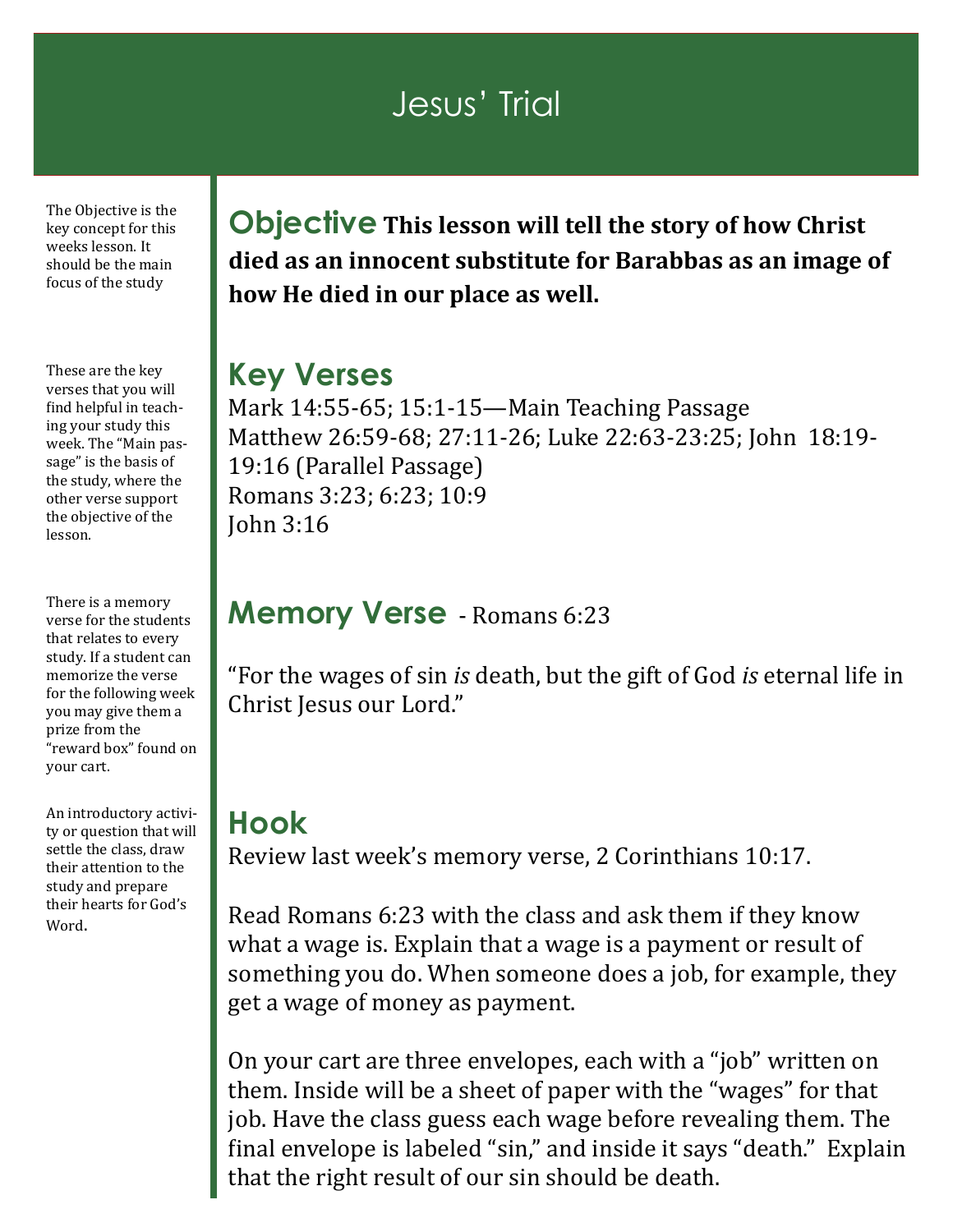What does the Bible say? This is where we will read a passage or series of passages that teach on the subject of the day.

The interpretation/ exegesis of the passage. What does this passage mean? How does this passage apply to my life?

# BOOK

In Mark 14:55-65, we see that while Peter's faith was failing (see last week's lesson), Jesus was boldly demonstrating His innocence. The religious leaders who had just arrested Jesus were having a meeting trying to accuse Him of a sin so they could put Him to death. The problem was, nobody could find anything wrong with Him. Some tried to say that Jesus threatened to destroy the temple, but they could not agree on what happened. To all of these accusations, Jesus gave no answer. Finally, the high priest asked Him if He was the Christ, the Son of God. Jesus answered this question only, saying that He was. The religious leaders were furious at this answer and declared that Jesus deserved death.

The story picks up in Mark 15:1-15 with the chief priests taking Jesus to Pilate, the governor of Judea. Luke 23 tells us that the priests told Pilate that Jesus was trying to lead the nation in rebellion against Rome and tell the Jews not to pay taxes to Caesar. They also said that He claimed to be King of the Jews. When Pilate asked Jesus about this, He said, "You have said so." The priests continued to accuse Him, but Jesus did not respond. Finally, Pilate told the gathering crowd that he would release one prisoner, which was a tradition. They could either choose Jesus or a murderer named Barabbas. The crowd asked for Barabbas, even though Pilate said there was nothing wrong with Jesus. When Pilate asked them what to do with Jesus, they all shouted, "Crucify Him!"

### LOOK

All throughout the trial sequence, Christ proved Himself to be innocent. Try as they may, the chief priests could not agree on a single accusation against Jesus because there was nothing to accuse Him of. When He stood before Pilate, Pilate could find no fault in Him. All year, we have looked at the life of Jesus, and not once have we seen Him sin. We saw Him tempted by the Devil without falling. He cleansed the temple in anger, but not sinfully. No one was ever going to find sin in Jesus, because there is no sin to find. And yet, when He was on trial, Jesus was declared guilty and sentenced to death.

In contrast, Barabbas was not just a sinner. He was a murderer. Matthew calls him a notorious prisoner. The guilty Barabbas was about as opposite of the innocent Christ as possible. This makes it all the more shocking that the crowd would choose for Pilate to release Barabbas and crucify Jesus. Barabbas deserved to be punished for his crimes, yet not only did he get away without punishment, but the innocent Jesus had to die in his place.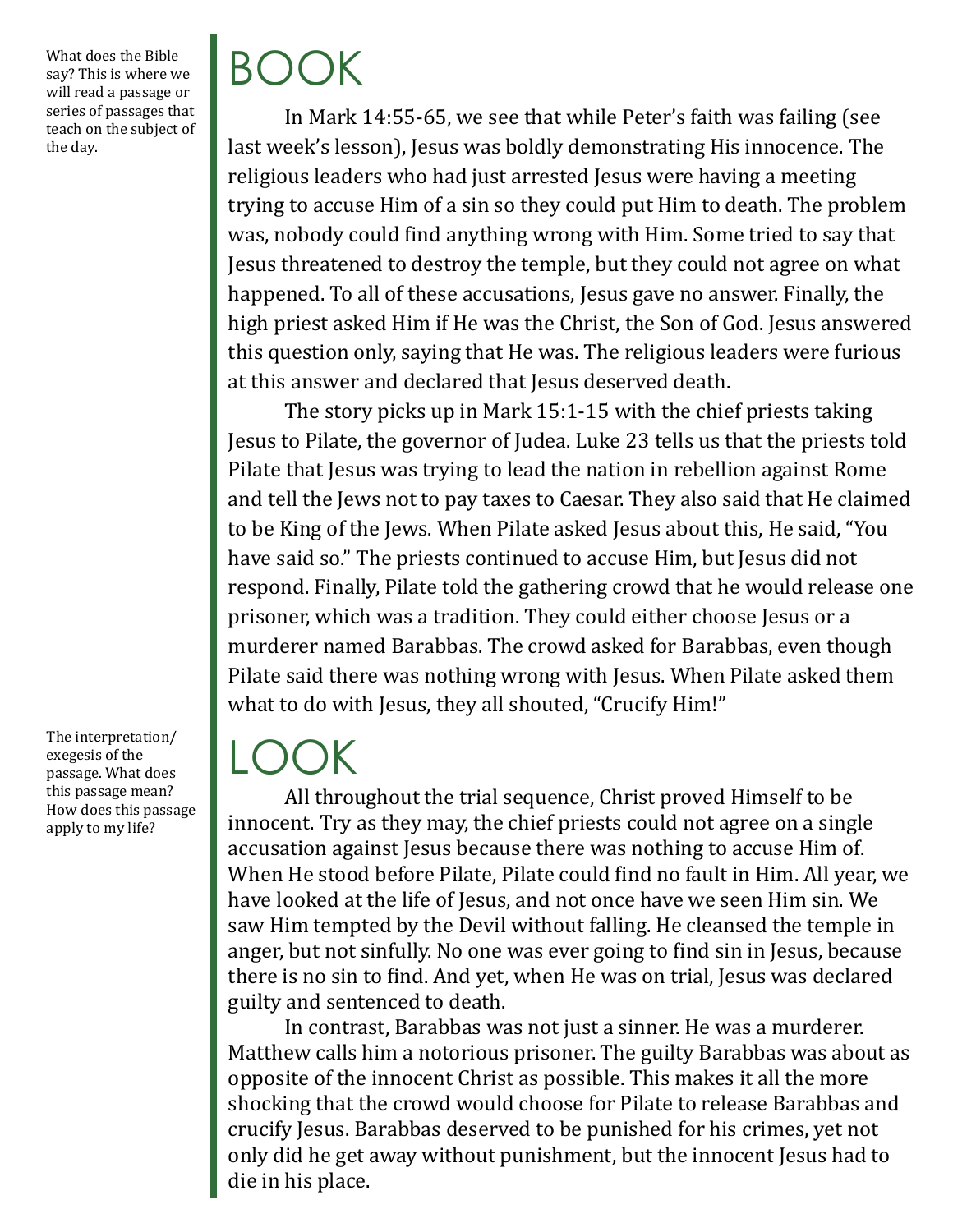### LOOK (Continued)

What Jesus did for Barabbas is actually the very thing He has done for everyone who believes in Him. We might not think we are very much like Barabbas, but the Bible tells us that we all have sinned (Romans 3:23) and the wages (the just and fair result) of that sin is death (Romans 6:23). The only person in all of human history who never sinned, who was not guilty, who did not deserve death, is Jesus. Yet it was He, not us, who died on the cross to pay the price for our sins. We deserved to die on the cross as punishment for our own sins, but Jesus knew that the only way to save humanity was to die on the cross in our place. He may have literally taken Barabbas' place on the cross, but those who believe in Christ can say that He died in our place as well.

Remember, this only applies to those who have put their faith in Jesus. He came and died so that everyone who believes in Him can avoid the death they deserve and have eternal life with Him (John 3:16), but as the verse says, you can only receive this eternal life if you believe in Jesus Christ. To do this, the Bible says that we must confess Jesus as our Lord and believe that God raised Him from the dead (Romans 10:9). If we have done that, the Bible says that we receive the same gift that we read about today: Jesus dying in our place so that we can live with Him forever.

## TOOK

Give the students an opportunity to respond to the Gospel and ask Jesus to be their Lord and Savior. Make sure that they know what this means before making their decision.

As a class, memorize Romans 6:23.

**Pray:** Worship Jesus for His innocence and His sacrifice for sins. Thank Him for dying on the cross in our place.

**Parent Question:** How is what Jesus did for Barabbas like what He did for us?

What is my response to this passage of Scripture? How should my life change according to what this passage teaches me? What are the practical things I can do throughout the week to make this true in my life?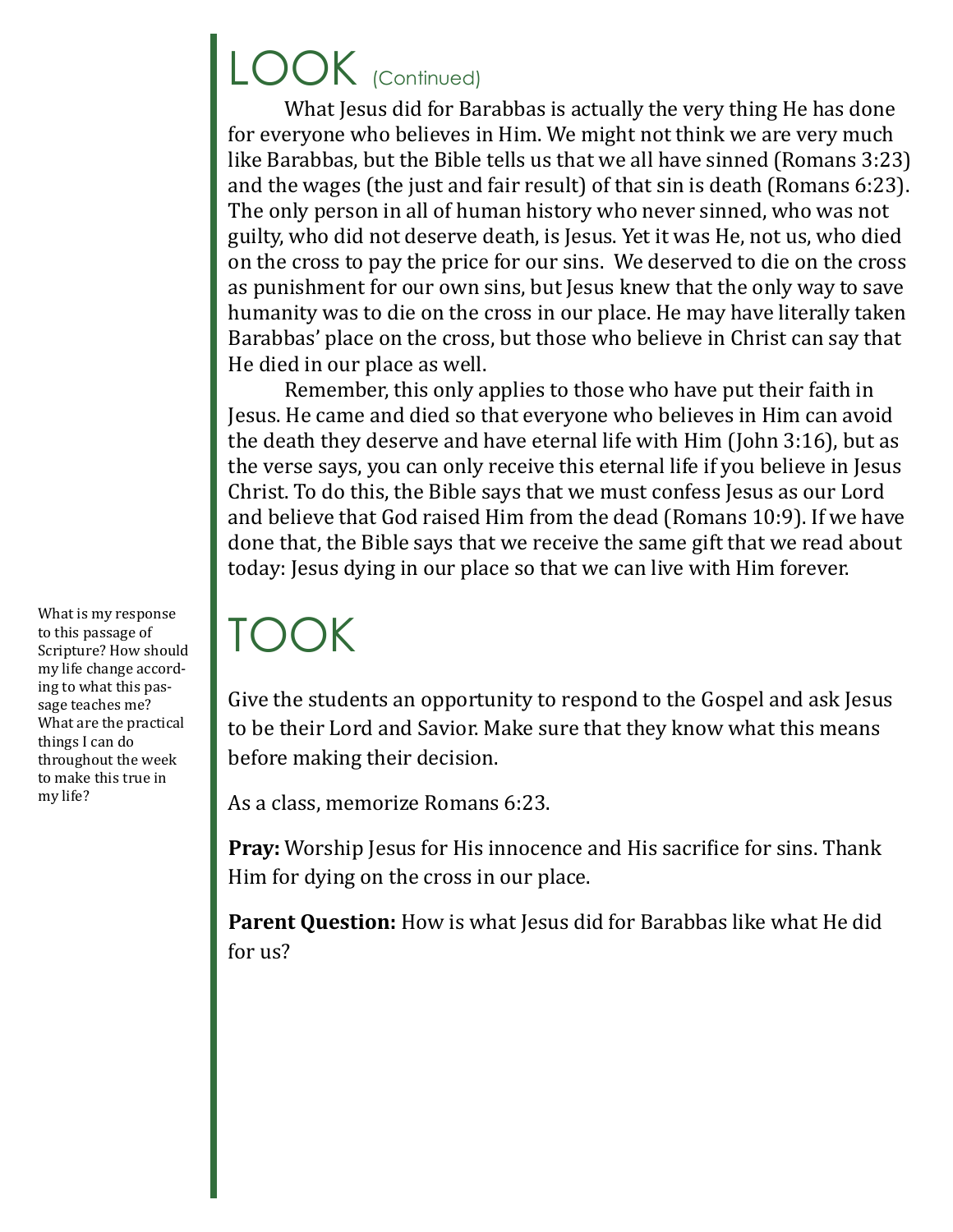## FURTHER STUDY

### **Commentary on Mark 14:55-65 & 15:1-15 by David Guzik**

D. The trial before the Sanhedrin.

1. Mark does not record the preliminary trial before Annas, who was the real power behind the high priest's office (recorded in [John 18:12](https://www.blueletterbible.org/kjv/john/18/12-13/s_1015012)-13, 19-[23\)](https://www.blueletterbible.org/kjv/john/18/19-23/s_1015019), nor does he record the second trial of Jesus before the Sanhedrin, the "official" daylight trial recorded in [Luke 22:66](https://www.blueletterbible.org/kjv/luke/22/66-71/s_995066)-71.

a. There are similarities between the trials, because the same people are involved. There were actually three phases of Jesus' trial before the Jewish authorities and three phases of His trial before the Roman authorities, and they should not be confused.

b. Upon His arrest, Jesus was first taken to Annas, then to an illegal "night court" of the Sanhedrin (which Mark will describe next), then to an "official" daylight trial of the Sanhedrin, then to Pilate, who sent Jesus to Herod, who sent Jesus back to Pilate, where He then went to the cross.

2. [\(Mar 14:53](https://www.blueletterbible.org/kjv/mark/14/53-59/s_971053)-59) Jesus is accused before the Sanhedrin.

And they led Jesus away to the high priest; and with him were assembled all the chief priests, the elders, and the scribes. But Peter followed Him at a distance, right into the courtyard of the high priest. And he sat with the servants and warmed himself at the fire. Now the chief priests and all the council sought testimony against Jesus to put Him to death, but found none. For many bore false witness against Him, but their testimonies did not agree. Then some rose up and bore false witness against Him, saying, "We heard Him say, 'I will destroy this temple made with hands, and within three days I will build another made without hands." But not even then did their testimony agree.

a. **The led Jesus away to the high priest**: This trial of Jesus was terribly illegal according to Jewish law. There was much in the Jewish legal process to protect the rights of the accused, and all of this was ignored and deliberately broken by those who were determined to put Jesus to death.

b. **Heard Him say, "I will destroy this temple"**: Jesus, as recorded in [John 2:19,](https://www.blueletterbible.org/kjv/john/2/19/s_999019) spoke clearly of the temple of His body. The words of Jesus' false accusers - "**this temple made with hands**" were never uttered by Jesus. Essentially, they accused Jesus of being a terrorist who wanted to destroy the temple.

i. "The accusation was utterly serious, for throughout the Graeco-Roman world the destruction or desecration of places of worship was regarded as a capital offense." (Lane)

ii. Morgan on their accusation: "This is the most diabolical form of untruth, because it is an untruth in which there is an element of truth. We remember Tennyson's words: 'A lie that is all a lie, may be met and fought outright; But a lie that is partly the truth, is a harder matter to fight.'"

c. **But not even then did their testimony agree**: Though it was a false case, the accusers of Jesus could not put together a good case. The false witnesses kept disagreeing with one another.

i. "It was harder to agree on a consistent lie than to tell the simple truth." (Cole)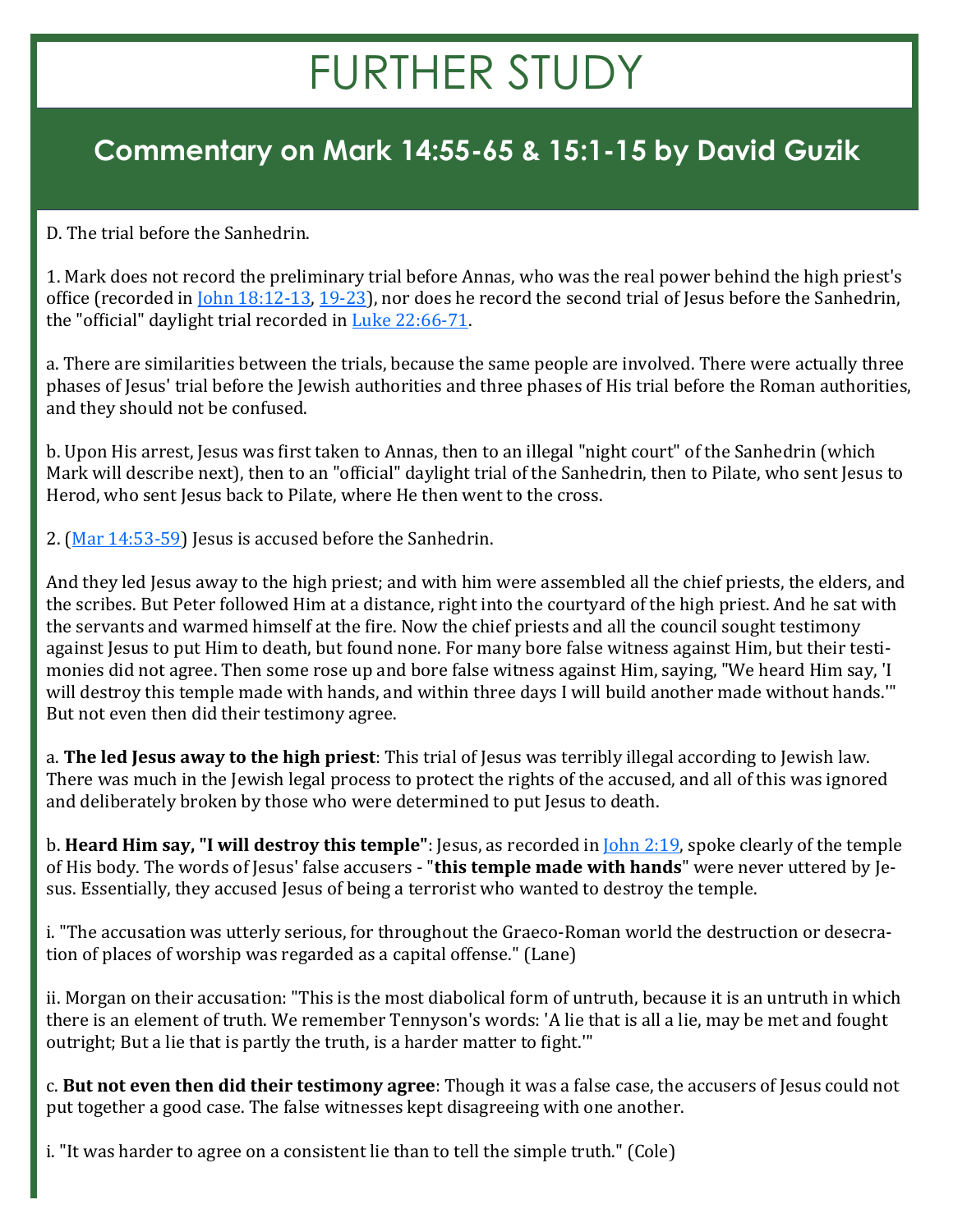3. ([Mar 14:60](https://www.blueletterbible.org/kjv/mark/14/60-62/s_971060)-62) Jesus testifies at His own trial.

And the high priest stood up in the midst and asked Jesus, saying, "Do You answer nothing? What *is it* these men testify against You?" But He kept silent and answered nothing. Again the high priest asked Him, saying to Him, "Are You the Christ, the Son of the Blessed?" Jesus said, "I am. And you will see the Son of Man sitting at the right hand of the Power, and coming with the clouds of heaven."

a. **And the high priest stood up in the midst and asked Jesus**: "For greater solemnity he arose to make up by bluster the lack of evidence." (Robinson)

i. "Suggesting that the high priest arose from his seat and advanced into the semi-circle of the council towards Jesus - the action of an irritated, baffled man." (Bruce)

ii. "It was a tacit confession that Christ had been proved innocent up till then. The high priest would not have needed to draw something out of the accused one if there had been sufficient material against him elsewhere. The trial had been a dead failure up to that point, and he knew it, and was red with rage. Now he attempts to bully the prisoner that he may extract some declaration from him which may save all further trouble of witnesses, and end the matter." (Spurgeon)

b. **He kept silent and answered nothing**: Jesus *could* have mounted a magnificent defense here, calling forth all the various witnesses to His deity, power and character. The people He taught, the people He healed, the dead risen, the blind who see, even the demons themselves testified to His deity. But Jesus *opened not His mouth; He was led as a lamb to the slaughter, and as a sheep before its shearers is silent, so He opened not His mouth* [\(Isaiah 53:7\)](https://www.blueletterbible.org/kjv/isaiah/53/7/s_732007).

c. **I am. And you will see the Son of Man sitting at the right hand of the Power**: Jesus, when asked under formal oath to "incriminate" Himself, essentially said, "You now stand in judgment of Me, but I will be the ultimate judge." These were words that would have given any wise judge pause, but did not slow His accusers down at all.

i. Here we see that Jesus was on trial - He seemed to lose, but He really won. His conduct at His trial showed His innocence, and was all part of the plan of redemption - which we must receive as God's gift.

ii. In a real sense, it isn't Jesus that is on trial at all - it is more true to say that the religious leaders were on trial - they seemed to win, but they really lost. In fact, we all are on trial before Jesus, and will be held to account for what we do with Him.

4. ([Mar 14:63](https://www.blueletterbible.org/kjv/mark/14/63-65/s_971063)-65) The Sanhedrin condemns Jesus to death.

Then the high priest tore his clothes and said, "What further need do we have of witnesses? You have heard the blasphemy! What do you think?" And they all condemned Him to be deserving of death. Then some began to spit on Him, and to blindfold Him, and to beat Him, and to say to Him, "Prophesy!" And the officers struck Him with the palms of their hands.

a. They react with a self-righteous, melodramatic horror (**the high priest tore his clothes … You have heard the blasphemy!**) and subsequent abuse and brutality (**some began to spit on Him … and to beat Him**).

b. **And the officers struck Him with the palms of their hands**: As terrible as the judgment of the religious leaders against Jesus was, at least it had a *reason* - envy and fear of Jesus. These **officers**, taking a bizarre pleasure in torturing Jesus, don't even have a *reason* - they do it only because of what others (the religious leaders) said about Jesus.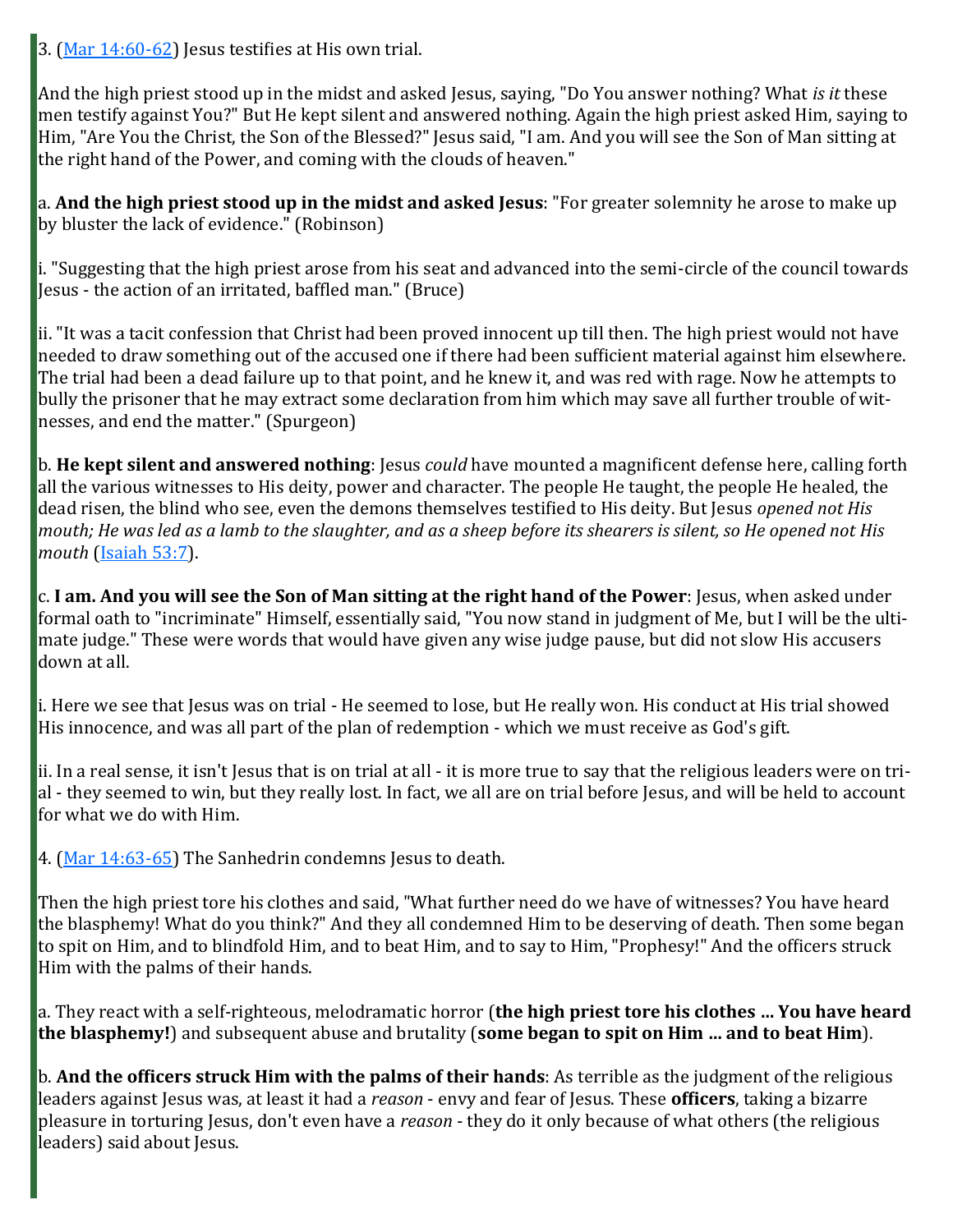i. In this sense, we see also that these **officers** were "on trial" before Jesus, and they seemed to win because they landed the punches and laughed, but they really lost.

ii. When we consider who Jesus is - the sinless Son of God, who *never* sinned against God or man in His entire life, the scene becomes all the more horrifying: this is what the world does to God when they have the opportunity.

iii. "Be astonished, O heavens, and be horribly afraid. His face is the light of the universe, his person is the glory of heaven, and they 'began to spit on him.' Alas, my God, that man should be so base!" (Spurgeon)

c. Understanding that Jesus endured such pain and humiliation should cause us to respond in three ways.

i. *We should bravely bear pain and humiliation for the sake of Jesus ourselves*. "How ready should we be to hear slander and ridicule for Jesus' sake. Do not get into a huff, and think it a strange thing that people should mock at you. Who are you, dear sir? Who are you? What can you be if compared with Christ? If they spat upon him, why should they not spit upon you? If they buffeted him, why should they not buffet you? Shall your Master have all the rough of it? Shall he have all the bitter, and you all the sweet? A pretty soldier you, to demand better fare than your Captain!" (Spurgeon)

ii. *We should be more diligent to praise Jesus*. "How earnestly, next, ought we to honor our dear Lord. If men were so eager to put him to shame, let us be ten times more earnest to bring him glory. Is there anything we can do today by which he may be honored? Let us set about it. Can we make any sacrifice? Can we perform any difficult task which would glorify him? Let us not deliberate, but at once do it with our might. Let us be inventive in modes of glorifying him, even as his adversaries were ingenious in the methods of his shame." (Spurgeon)

iii. *We should have more assurance and confidence in receiving the finished work of Jesus for our redemption*. "Surely I know that he who suffered this, since he was verily the Son of the Blessed, must have ability to save us. Such griefs must be a full atonement for our transgressions. Glory be to God, that spittle on his countenance means a clear, bright face for me. Those false accusations on his character mean no condemnation for me." (Spurgeon)

A. The trial before Pilate.

1. ([Mar 15:1](https://www.blueletterbible.org/kjv/mark/15/1-5/s_972001)-5) The first audience with Pilate.

Immediately, in the morning, the chief priests held a consultation with the elders and scribes and the whole council; and they bound Jesus, led *Him* away, and delivered *Him* to Pilate. Then Pilate asked Him, "Are You the King of the Jews?" He answered and said to him, *"It is as* you say." And the chief priests accused Him of many things, but He answered nothing. Then Pilate asked Him again, saying, "Do You answer nothing? See how many things they testify against You!" But Jesus still answered nothing, so that Pilate marveled.

a. **Held a consultation with the elders and scribes and the whole counsel**: This is the "official" daylight trial of Jesus before the Sanhedrin described in [Luke 22:66](https://www.blueletterbible.org/kjv/luke/22/66-71/s_995066)-71.

i. This trial was held **immediately, in the morning** for good reason. "The detail that Jesus was delivered to Pilate's forum early in the morning is a significant index of the historical accuracy of the tradition. It was necessary for the Sanhedrin to bring its business to Pilate as soon after dawn as possible because the working day of a Roman official began at the earliest hour of daylight. Legal trials in the Roman forum were customarily held shortly after sunrise." (Lane)

b. **Delivered Him to Pilate**: Why did the Jewish leaders take Jesus to Pilate at all? First, they did not have the legal right to execute their own criminals because Rome revoked that right in 7 A.D. At the time, the Jews re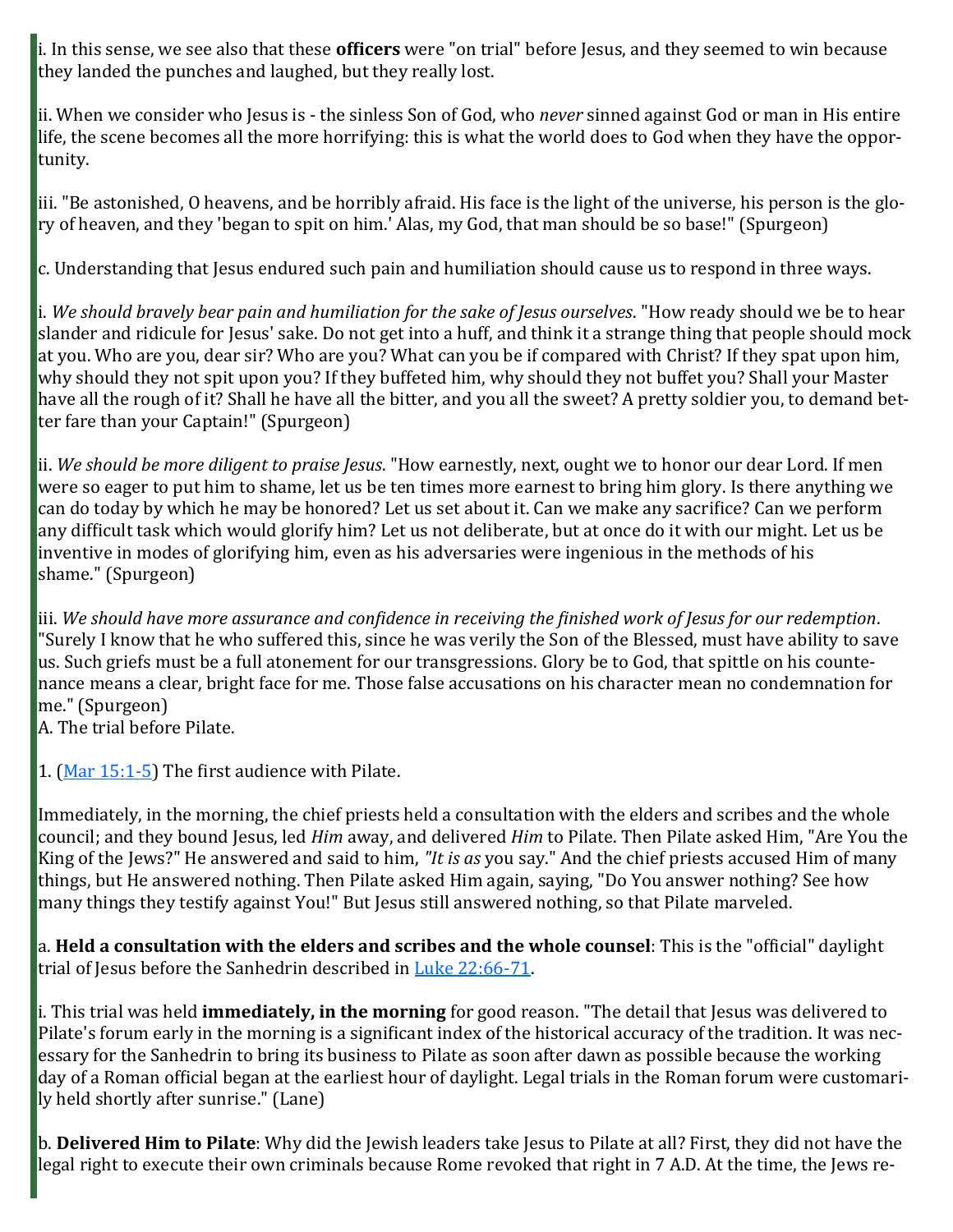garded this loss as a national disaster because to them it was the final proof that they no longer had the basic right of self-government: to punish their own criminals, and it demonstrated that they were totally under the boot of Rome.

i. There were times when the Jews disregarded this prohibition of the Romans and executed those they considered criminals, such as at the stoning of Stephen  $(Acts 7:57-60)$  $(Acts 7:57-60)$  $(Acts 7:57-60)$ . Why didn't they take things into their own hands regarding Jesus? Because they knew multitudes had a favorable opinion of Jesus and if Pilate executed Him, they could distance themselves from the political fallout.

ii. In all probability, they brought Jesus to Pilate's residence when he visited Jerusalem at Herod's Palace. "When the Roman officials came to Jerusalem on special occasions, particularly at the great Jewish festivals, they took up quarters in the palace of Herod, which was situated at the northwest of the city. Josephus states explicitly that the procurator, Gessius Florus, lived there and held his court on the public square in front of the buildings" (Lane)

c. **Delivered Him to Pilate**: The Jewish leaders had reason to expect a favorable result when they sent Jesus to Pilate. Secular history shows us he was a cruel, ruthless man, and completely insensitive to the moral feelings of others - surely, they thought, **Pilate** will put this Jesus to death.

i. There was something working *against* this expectation. History tells us that Pilate simply didn't like the Jews, and that he believed they were a stubborn and rebellious people. Since he was constantly suspicious of the Jews, when *they* brought him a prisoner for execution he immediately suspected there was a hidden agenda at work.

ii. Nevertheless, before Pilate could make a decision, he had to follow the normal procedures for a trial. Just like everything the Romans did, there was an established procedure for a criminal trial - trials that were public by principle.

- The plaintiff brought an indictment against the accused
- The magistrate the judge examined both the accusation and the accused

- The two main sources of evidence were the statements of the accused and evidence brought by witnesses, either for or against the accused

- When all the evidence was received, a court official declared that all the evidence was in

- The magistrate was then free to consult with advisors, and then announce his verdict from the judgment seat. The sentence was executed immediately

iii. Mark picks up the trial of Jesus at the second step - the charges were brought to Pilate ("This man is guilty of treason because He claims to be the king of the Jews in opposition to Caesar"). Now Pilate will examine the accused: **Are You the king of the Jews?**

d. **Are You the King of the Jews?** The Jewish rulers knew that if they brought Jesus before Pilate on the charge of claiming to be God, Pilate would merely yawn. He would say, "We Romans have hundreds of gods. What is the harm with one more?" Yet, if they brought Jesus before Pilate as **the King of the Jews**, Pilate would have to take Jesus as a potential *political* threat, because there could be no king except Caesar, and Pilate was Caesar's representative.

i. Ironically, Jesus stood accused of doing exactly what He refused to do: taking a political stand against Rome.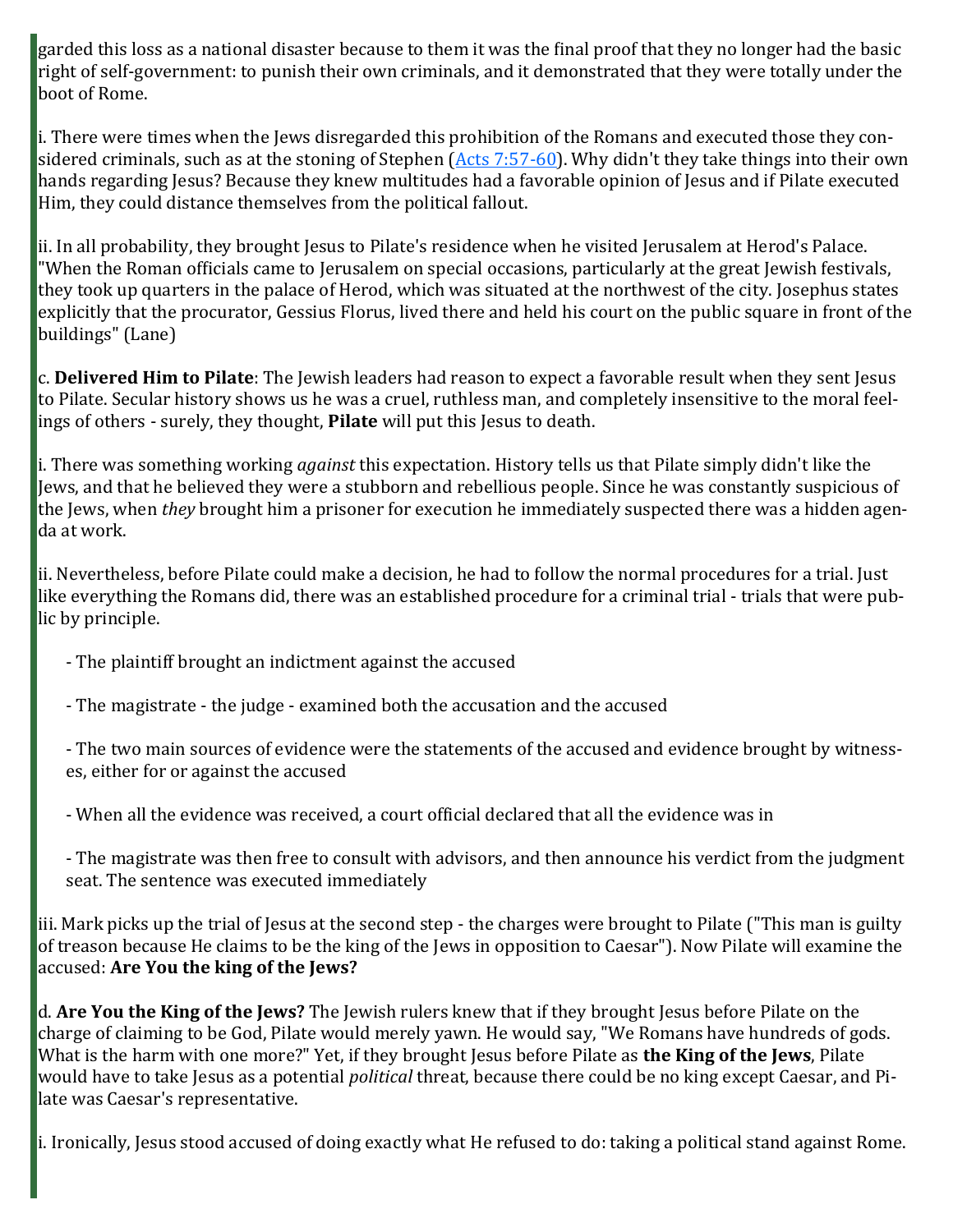ii. Jesus was indeed the king of the Jews, but not in a political or military sense. This is why He said, "yes" to Pilate's question, but "yes" with a reservation (**It is as you say**), and why He said nothing to the further accusations against Him (**the chief priests accused Him of many things, but He answered nothing**). If Jesus would have answered a plain "Yes" to Pilate's question, Pilate would have all he needed to hear, and would have immediately declared Jesus guilty of treason against Rome. Because Jesus gave a qualified "Yes," it merited further examination.

iii. [Luke 23:2](https://www.blueletterbible.org/kjv/luke/23/2/s_996002) tells us what these accusations were. They said Jesus incited the people to riot, that He told them not to pay their taxes, and that He fancied Himself a king in political opposition to Rome. Pilate was unconvinced, so the accusers repeated and strengthened their third charge: *He stirs up the people, teaching throughout all Judea, beginning in Galilee to this place* ([Luke 23:5\).](https://www.blueletterbible.org/kjv/luke/23/5/s_996005)

e. **The chief priests accused Him of many things**: Why, when Jesus had already "confessed" to Pilate? "The Sanhedrists must have seen from Pilate's manner, a smile on his face perhaps, that he did not take the confession seriously." (Bruce)

f. **Pilate marveled**: No doubt, Pilate had seen many men grovel for their lives before him. He also stood in judgment of many men as the governor of a Roman province. Yet there was something different about Jesus that Pilate marveled at.

i. "Such silence was wholly unusual in the forum, and demonstrated a presence and a dignity which puzzled the prefect." (Lane)

ii. Without a defense from the accused, the law was on the side of the accusers. Roman magistrates didn't like to find an undefended man guilty, but they often felt they had to.

2. ([Mar 15:6](https://www.blueletterbible.org/kjv/mark/15/6-15/s_972006)-15) The second audience with Pilate.

Now at the feast he was accustomed to releasing one prisoner to them, whomever they requested. And there was one named Barabbas, *who was* chained with his fellow rebels; they had committed murder in the rebellion. Then the multitude, crying aloud, began to ask *him to do* just as he had always done for them. But Pilate answered them, saying, "Do you want me to release to you the King of the Jews?" For he knew that the chief priests had handed Him over because of envy. But the chief priests stirred up the crowd, so that he should rather release Barabbas to them. Pilate answered and said to them again, "What then do you want me to do *with Him* whom you call the King of the Jews?" So they cried out again, "Crucify Him!" Then Pilate said to them, "Why, what evil has He done?" But they cried out all the more, "Crucify Him!" So Pilate, wanting to gratify the crowd, released Barabbas to them; and he delivered Jesus, after he had scourged *Him,* to be crucified.

a. **He was accustomed to releasing one prisoner to them**: Pilate knew Jesus was an innocent man ([Luke](https://www.blueletterbible.org/kjv/luke/23/14/s_996014)  [23:14](https://www.blueletterbible.org/kjv/luke/23/14/s_996014) records him as saying, *I have found no fault in this Man*). Yet Pilate had a politically explosive situation on his hands. Will he do what is right (free an innocent man) or what is politically expedient (execute a man brought before him by the Jews for treason)?

i. In addition, Pilate was no friend of the Jews. He could see through their manipulation, and **he knew that the chief priests had handed Him over because of envy**. This made Pilate want to find a way to free Jesus even more.

b. **Then the multitude, crying aloud, began to ask**: This Jewish **multitude** - mostly Jews from Jerusalem, because most of the visiting pilgrims stayed out in *the country* ([Mark 15:21\)](https://www.blueletterbible.org/kjv/mark/15/21/s_972021) and were not in the city this early - didn't like or trust Pilate at all. When he suggested the release of one of two prisoners, they immediately chose the *other* one, as much anything just to be "against" the Roman magistrate. As far as the crowd was concerned, it was simple. *Their* Sanhedrin said Jesus should die, but said nothing about Barabbas. *Rome's* magis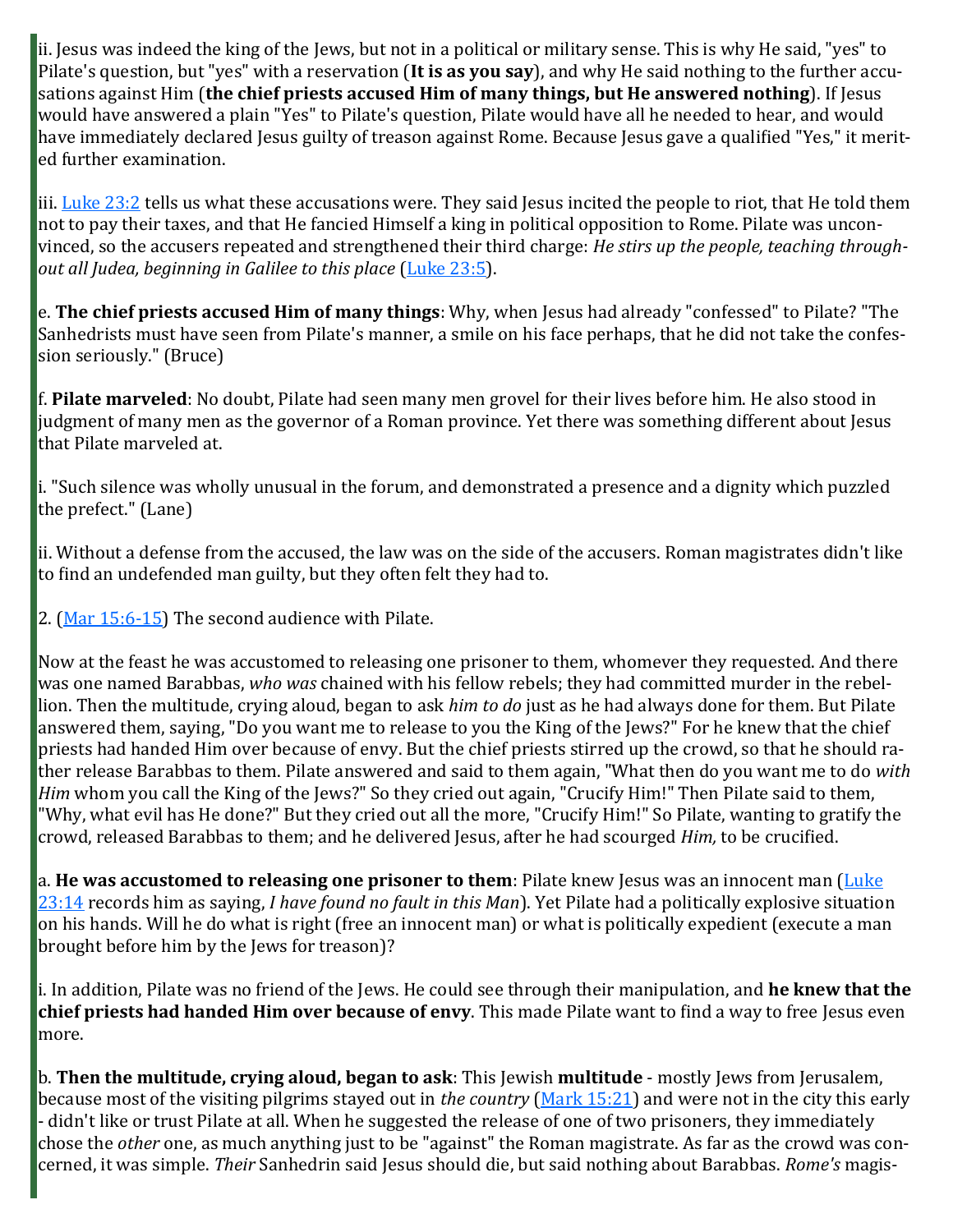trate said Jesus should be set free and Barabbas executed. They would always side with *their* Sanhedrin against *Rome's* magistrate.

i. "The crowd seems to have come to Pilate's tribunal for the primary purpose of asking for Barabbas's release since it was customary for a prisoner to be released at the Passover Feast." (Wessel)

ii. "If one wonders why the crowd was fickle, he may recall that this was not yet the same people who followed him in triumphal entry and in the temple. That was the plan of Judas to get the thing over before those Galilean sympathizers waked up." (Robertson)

c. **Do you want me to release to you the King of the Jews?** In the midst of this, Pilate believes he has found a way to do what is right, yet not pay a price for it. Pilate thinks Jesus can escape death if He is released according to the custom of releasing a prisoner every Passover season.

i. Pilate figures, "If this man claimed to be king, and was even the slightest bit hostile to Rome, then the crowd will love him. These Jewish leaders don't want Jesus to go free, but the crowd will sympathize with Him."

ii. It is a strange, almost insane scene: a cruel, ruthless Roman governor trying to win the life of a miracleworking Jew against the strenuous efforts of both the Jewish leaders and the crowd.

d. **They cried out again, "Crucify Him!"** Pilate was convinced the crowd would release Jesus, but instead they chose **Barabbas, who was chained with his fellow insurrectionists**. The word "**insurrectionists**" basically amounts to "terrorists." Barabbas was a *real* political enemy of Rome, not a falsely accused political enemy, as Jesus was.

i. **What then do you want me to do with Him whom you call the King of the Jews?** Pilate probably hoped that the crowd would be satisfied with a lesser punishment - that Jesus could be beaten and then let go. Pilate was probably surprised and horrified that they **cried out more exceedingly, "Crucify Him!"**

ii. Why did the crowd choose Barabbas? Because **the chief priests stirred up the crowd, so that he should rather release Barabbas to them**. We may imagine that many in this crowd had, just a few days before, been crying "Hosanna" to Jesus - but there has never been a shortage of people who will just do whatever the crowd will do.

iii. As the crowd rejects Jesus, they embrace Barabbas - whose name means "son of the father," and who was a terrorist and a murderer. They have accepted a false "son of the father."

iv. If anyone should be able to say, "Jesus died for me," it should be **Barabbas**. He knew what it was to have Jesus die on his behalf, the innocent in the place of the guilty.

e. **They cried out more exceedingly, "Crucify Him!"** Pilate is now in a dangerous place; the crowd is almost becoming a riot. If there was one thing that would get him in trouble with his Roman superiors, it was a riot. So, with both the people and the Jewish rulers demanding the death of Jesus, Pilate found it impossible to oppose them both - so he began the process of execution by having Jesus **scourged**.

i. Even before Jesus was to be **scourged**, His physical condition was weak. We can assume that Jesus was in good physical condition up until the night of His arrest. "The rigors of Jesus' ministry (that is, traveling by foot throughout Palestine) would have precluded any major physical illness or a weak general constitution." (Dr. William Edwards [with others] in *JAMA*, 3/21/86)

ii. Add to Jesus' condition the horror of being **scourged**. The goal of the scourging was to weaken the victim to a state just short of collapse and death. "As the Roman soldiers repeatedly struck the victim's back with full